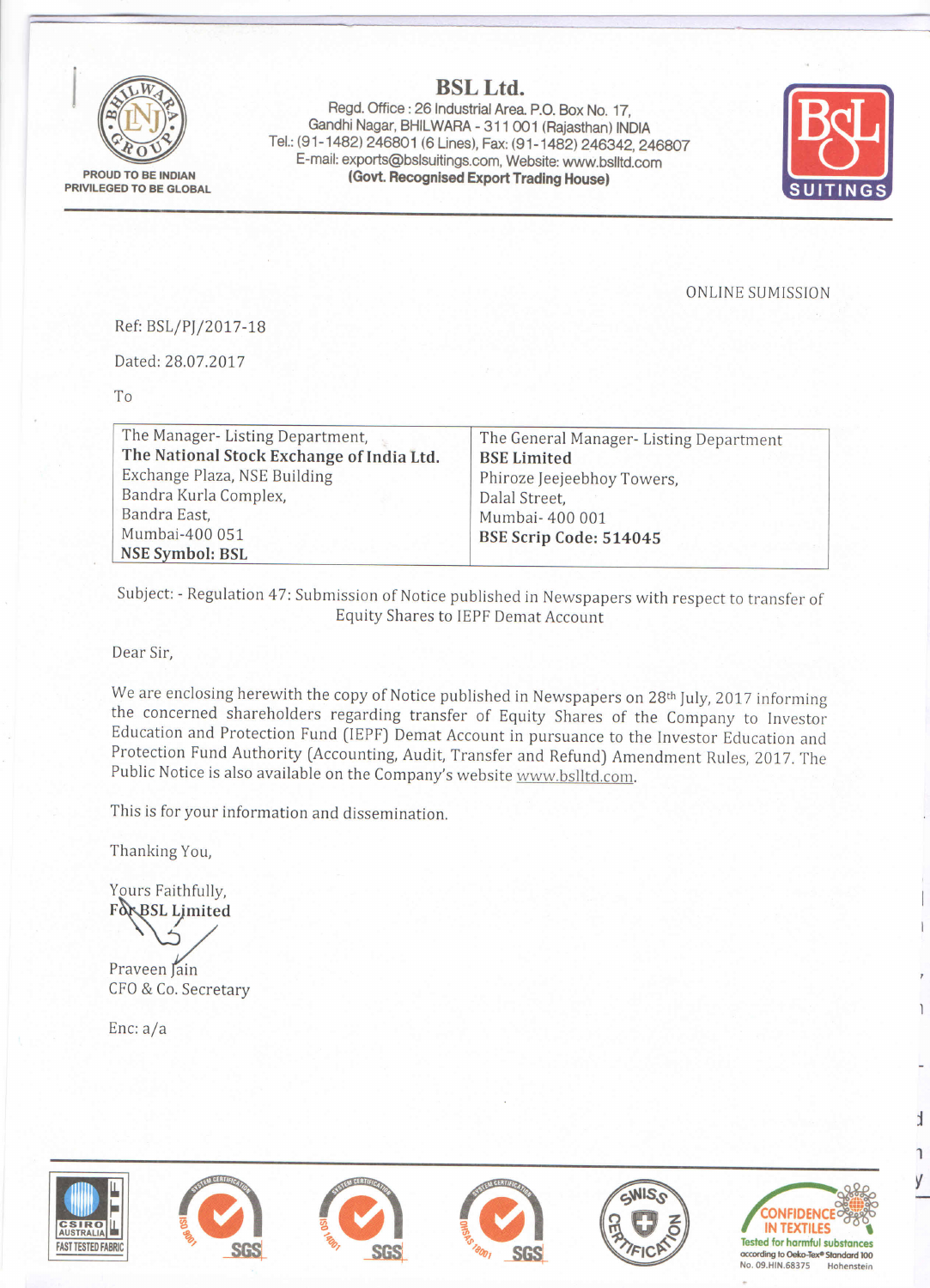

# BSL Limited

CORPORATE IDENTITY NUMBER (CIN) L24302RJ1970PLC002266 Registered Office: 26, Industrial Area, Gandhi Nagar, Bhilwara – 311 001 (Rajasthan) Phone: + 91-1482-246801 to 246806, Fax: + 91-1482-246807, 246157 E-mail: accounts@bslsuitings.com, Website: www.bslltd.com

#### **NOTICE FOR THE ATTENTION OF EQUITY SHAREHOLDERS OF THE COMPANY Transfer of Equity Shares of the Company to Investor Education and Protection Fund (IEPF) Demat Account**

This Notice is published pursuant to the provisions of Investor Education and Protection Fund Authority (Accounting, Audit, Transfer and Refund) Rules, 2016 subsequently amended by the Investor Education and Protection Fund Authority (Accounting, Audit, Transfer and Refund) Amendment Rules, 2017(hereinafter along with Principal Rules referred to as the "IEPF Rules").

The Rules, amongst other matters, contain provisions for Transfer of all shares in respect of which dividend has not been paid or claimed by the shareholders for seven consecutive years or more in the name of designated demat account of the IEPF Authority (hereinafter referred to as the "IEPF Account").

The Company had been communicating to the shareholders from time to time for claiming the unpaid or unclaimed dividends. The last date for claiming dividends for the F.Y. 2009-10 is 20th October, 2017 and the company is in process of transferring the same to Investor Education and Protection Fund.

Further, adhering to the various requirements set out in the rules, the Company has also communicated individually to the concerned shareholders whose shares are liable to be transferred to IEPF Account under the Rules for taking appropriate action(s).

The company has uploaded the full details of such shareholders and shares due for transfer to IEPF account on its website at www.bslltd.com and shareholders are requested to refer to the weblink http://www.bslltd.com/dividend-report.html to verify the details of unpaid/unclaimed dividends and the share liable to be transferred to IEPF account.

Please note that no claim shall lie against the company in respect of unclaimed dividend(s) transferred to IEPF and respective shares transferred to IEPF Account. Shareholders may note that the unclaimed dividend and the shares transferred to IEPF authority including all benefits accruing on such shares, if any, can be claimed from IEPF Authority after following the procedure prescribed by the IEPF Rules.

In view of above facts, the shareholders are requested to claim the unpaid or unclaimed dividends from 2009-10, as communicated to the shareholders, by making an application duly signed on or before 20th October, 2017 and send it to BSL Limited, 26, Industrial Area, Gandhi Nagar, Bhilwara – 311 001 (Rajasthan), so that shares of such shareholders are not required to be transferred by the company to IEPF Account.

In case the company does not receive any communication from the concerned shareholders by 20th October, 2017 or such other date as may be extended, the company shall, with a view to complying with the requirements set out in rules, transfer the shares to the IEPF Account by the due date as per procedure stipulated in the rules.

In case the concerned shareholders have any queries on the subject matter they may write to the company Secretary at accounts@bslsuitings.com or the Registered Office Address.

**For BSL Limited Date: 17.07.2017 Praveen Jain Place: Bhilwara CFO & Company Secretary**